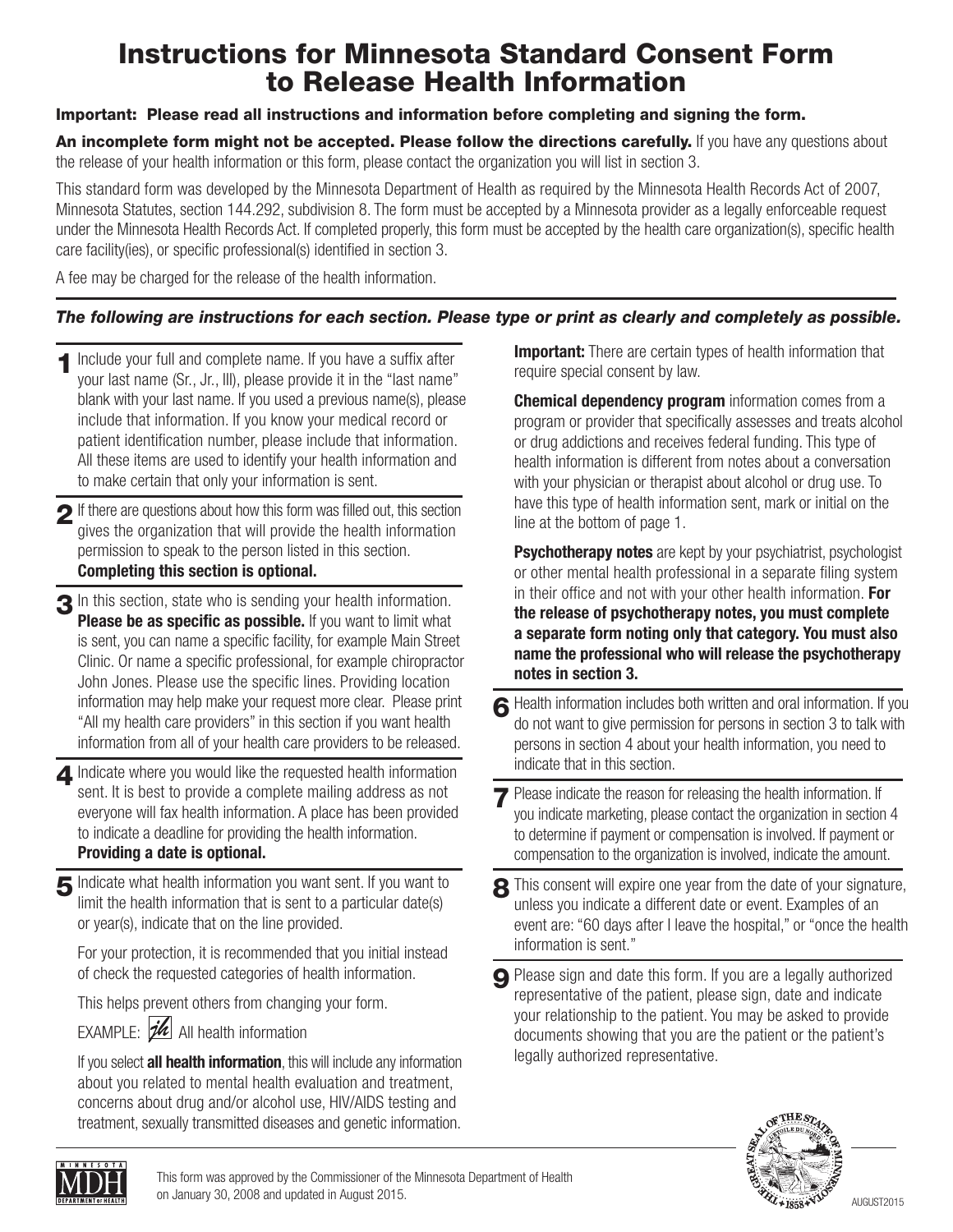# Minnesota Standard Consent Form to Release Health Information

PAGE 1 OF 2

| <b>Patient information</b>                                                            |                                                                                                                                                               |                                                                                                                 |  | Patient date of birth $\frac{1}{\text{mm}}$ / $\frac{1}{\text{mm}}$ / $\frac{1}{\text{mm}}$ Previous name(s) $\frac{1}{\text{mm}}$ |                                             |  |  |  |  |  |  |
|---------------------------------------------------------------------------------------|---------------------------------------------------------------------------------------------------------------------------------------------------------------|-----------------------------------------------------------------------------------------------------------------|--|------------------------------------------------------------------------------------------------------------------------------------|---------------------------------------------|--|--|--|--|--|--|
|                                                                                       |                                                                                                                                                               |                                                                                                                 |  |                                                                                                                                    |                                             |  |  |  |  |  |  |
|                                                                                       |                                                                                                                                                               |                                                                                                                 |  |                                                                                                                                    |                                             |  |  |  |  |  |  |
|                                                                                       |                                                                                                                                                               |                                                                                                                 |  |                                                                                                                                    |                                             |  |  |  |  |  |  |
|                                                                                       | Contact for information about how this form was filled out (optional):<br>I give permission for the organization(s) listed in section 3 permission to talk to |                                                                                                                 |  |                                                                                                                                    |                                             |  |  |  |  |  |  |
|                                                                                       |                                                                                                                                                               |                                                                                                                 |  |                                                                                                                                    |                                             |  |  |  |  |  |  |
|                                                                                       |                                                                                                                                                               |                                                                                                                 |  |                                                                                                                                    |                                             |  |  |  |  |  |  |
| 3                                                                                     |                                                                                                                                                               | Organization(s) name                                                                                            |  | I am requesting health information be released from at least one of the following:                                                 |                                             |  |  |  |  |  |  |
| 4                                                                                     |                                                                                                                                                               | I am requesting that health information be sent to:                                                             |  |                                                                                                                                    |                                             |  |  |  |  |  |  |
|                                                                                       |                                                                                                                                                               | Organization(s) name                                                                                            |  |                                                                                                                                    |                                             |  |  |  |  |  |  |
|                                                                                       |                                                                                                                                                               |                                                                                                                 |  |                                                                                                                                    |                                             |  |  |  |  |  |  |
|                                                                                       |                                                                                                                                                               |                                                                                                                 |  |                                                                                                                                    |                                             |  |  |  |  |  |  |
|                                                                                       |                                                                                                                                                               |                                                                                                                 |  |                                                                                                                                    |                                             |  |  |  |  |  |  |
|                                                                                       |                                                                                                                                                               |                                                                                                                 |  |                                                                                                                                    |                                             |  |  |  |  |  |  |
| Information needed by (date) $\frac{1}{M}$ / $\frac{1}{M}$ / $\frac{1}{M}$ (optional) |                                                                                                                                                               |                                                                                                                 |  |                                                                                                                                    |                                             |  |  |  |  |  |  |
| 5<br>Information to be released                                                       |                                                                                                                                                               | All health information (see description in instructions for what is included)                                   |  | IMPORTANT: indicate only the information that you are authorizing to be released.                                                  |                                             |  |  |  |  |  |  |
|                                                                                       |                                                                                                                                                               | <b>OR</b> to only release specific portions of your health information, indicate the categories to be released: |  |                                                                                                                                    |                                             |  |  |  |  |  |  |
| History/Physical                                                                      |                                                                                                                                                               | Mental health                                                                                                   |  | <b>HIV/AIDS testing</b>                                                                                                            |                                             |  |  |  |  |  |  |
| Laboratory report                                                                     |                                                                                                                                                               | Discharge summary                                                                                               |  | Radiology report                                                                                                                   |                                             |  |  |  |  |  |  |
| Emergency room report                                                                 |                                                                                                                                                               | Progress notes                                                                                                  |  | Radiology image(s)                                                                                                                 |                                             |  |  |  |  |  |  |
| Surgical report                                                                       |                                                                                                                                                               | Care plan                                                                                                       |  |                                                                                                                                    | Photographs, video, digital or other images |  |  |  |  |  |  |
| Medications                                                                           |                                                                                                                                                               | Immunizations                                                                                                   |  | <b>Billing records</b>                                                                                                             |                                             |  |  |  |  |  |  |
| Other information or instructions                                                     |                                                                                                                                                               |                                                                                                                 |  |                                                                                                                                    |                                             |  |  |  |  |  |  |
| request the following information in order for it to be released:                     | Chemical dependency program (see definition in instructions)                                                                                                  | Psychotherapy notes (this consent cannot be combined with any other; see instructions)                          |  | The following information requires special consent by law. Even if you indicate all health information, you must specifically      |                                             |  |  |  |  |  |  |



This form was approved by the Commissioner of the Minnesota Department of Health on January 30, 2008 and updated in August 2015.